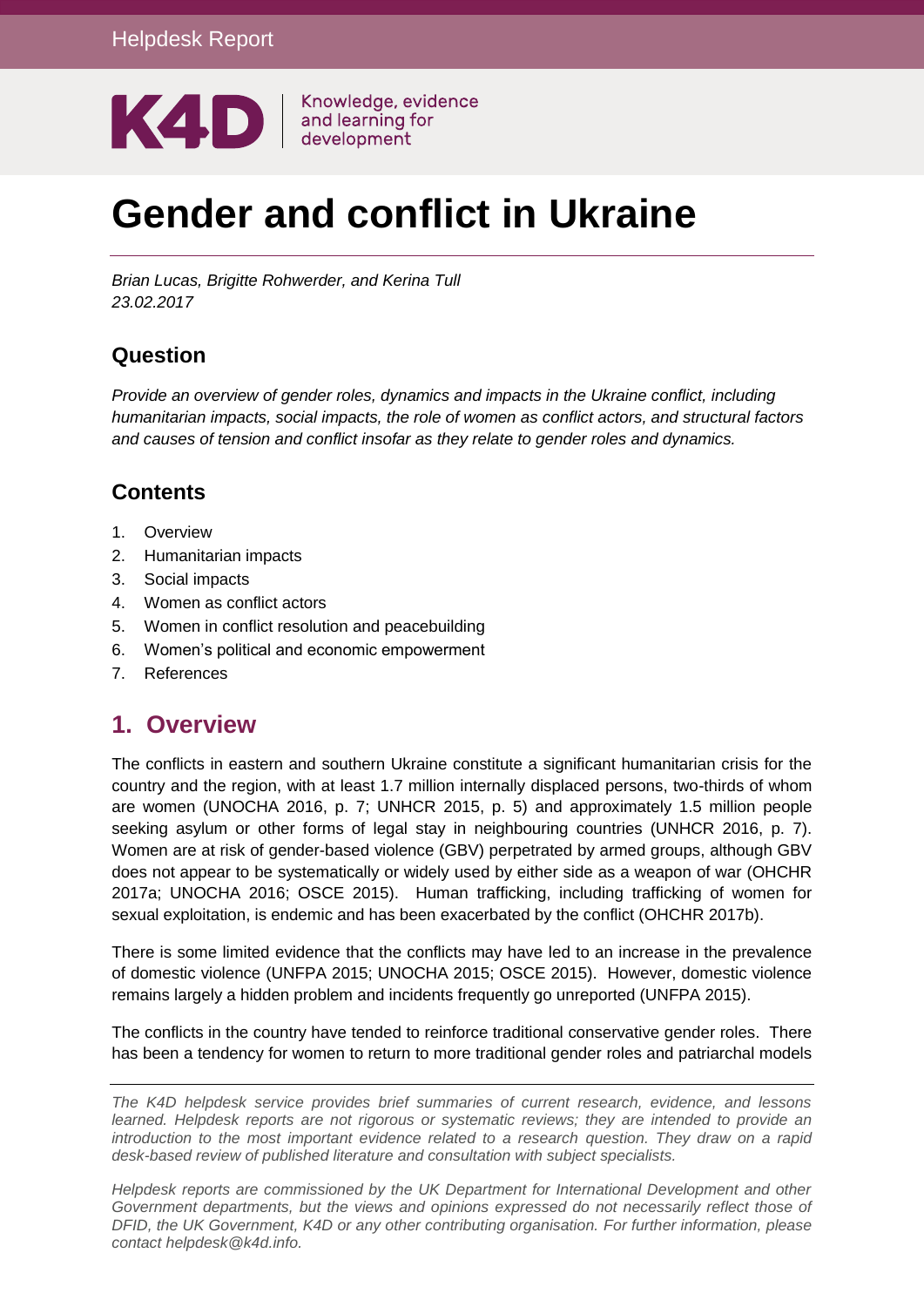of marital relations as a survival strategy (Ukrainian Centre for Social Reforms 2016, pp. 6-7) and many women have become sole providers for their families with traditional roles as carers for children, the elderly, and the disabled, and other domestic roles, which has restricted their freedom of movement and livelihood opportunities (SIDA 2016, p. 1; UNOCHA 2015, p. 10; OSCE 2016, p. 14). On the other hand, the conflict has also opened up opportunities for some women to take up non-traditional roles (Philips 2014; Ukrainian Centre for Social Reforms 2016; WILPF 2014) including participating in the 2013-14 Maidan protests and fighting in the conflict in eastern Ukraine.

Women have fought alongside men in the conflict in eastern Ukraine as members of the armed forces, volunteer battalions, and rebel groups, although they face gender discrimination and do not always receive official recognition for the roles they play (Martsenyuk et al. 2016). Women also play roles in providing humanitarian assistance to those affected by the conflict (Kapur 2016; Fellin 2015).

There has been virtually no official civil society engagement with the peace process but a small number of women activists have undertaken local outreach, confidence-building, and dialogue activities including shadow peace talks which brought together activists, civil society leaders, volunteers, journalists, public servants and women directly impacted and displaced by the fighting to discuss ways to help end the conflict (Kapur 2016; OSCE 2015).

The availability of up-to-date information for this report has been somewhat limited, particularly in relation to non-government-controlled conflict areas. Information about the conflict also carries a significant risk of bias or propaganda; in this report we have relied primarily on information from multilateral organisations such as UN agencies rather than on local sources. The prevalence of gender-based violence is difficult to determine as the issue has traditionally been rather hidden in Ukrainian society.

# <span id="page-1-0"></span>**2. Humanitarian impacts**

#### **Gender-based violence committed by security forces and/or armed groups**

Gender-based violence (GBV) does not appear to be systematically or widely used by armed groups on either side as a weapon of war: the United Nations Office of the High Commissioner for Human Rights (OHCHR) reports that there are 'no grounds' to believe that conflict-related sexual violence<sup>1</sup> has been used 'for strategic or tactical ends' by Government forces, by armed groups in the eastern regions of Ukraine, or by the Russian Federation in the Autonomous Republic of Crimea (OHCHR 2017a, p. 3). However, multiple agencies do report documented cases as well as unverified allegations of gender-based violence being used by security forces and armed groups (OHCHR 2017a; UNOCHA 2016; OSCE 2015). Allegations of gender-based violence are also used as propaganda in the conflict, making the issue particularly sensitive (Ukrainian Centre for Social Reforms 2016, p. 16).

-

<sup>&</sup>lt;sup>1</sup> Incidents or patterns of rape, sexual slavery, forced prostitution, forced pregnancy, enforced sterilization, and other forms of sexual violence of comparable gravity, against women and men, girls and boys, including as a tactic of war or tool of political intimidation committed by the parties to the conflict, which includes State and non-State actors. Incidents included have a temporal, geographical and/or causal link with the armed conflict in Donetsk and Luhansk regions, and the occupation of the Autonomous Republic of Crimea (OHCHR 2017a).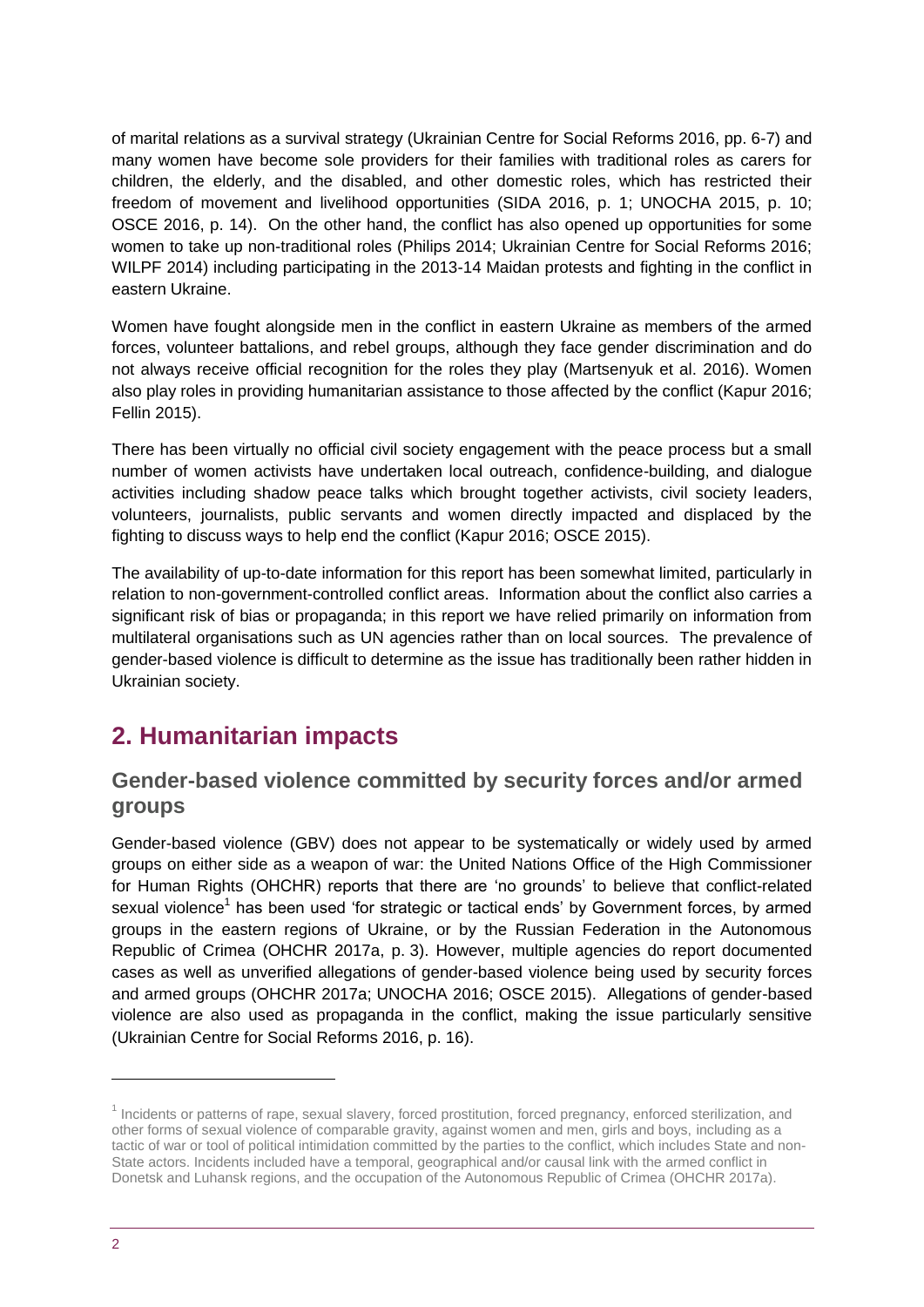Reliable statistics on the prevalence of GBV are not readily available. This may be in part due to the lack of a clear legal framework, especially for sexual violence other than rape, such that acts of sexual violence are often recorded by law enforcement as other crimes, such as torture or bodily injury (OHCHR 2017a). Sexual violence is also often perpetrated along with other violations, such as unlawful killing, abduction, or property crimes, which also complicate documentation and investigation (OHCHR 2017a). The incidence of gender-based violence is likely to be under-reported due to stigma, shame, fear of retaliation, and weak capacity of law enforcement to investigate (OHCHR 2017a; UNOCHA 2016; OSCE 2015).

The UN Office for the Coordination of Humanitarian Affairs (UNOCHA) describes GBV as a 'significant risk' in eastern Ukraine, particularly for IDP women and adolescent girls close to the contact line<sup>2</sup> due to the high concentration of military and paramilitary groups, proliferation of weapons, weak law enforcement and impunity for perpetrators (UNOCHA 2016, p. 16). 'Women living in conflict zones as well as IDPs are at risk of increasingly resorting to trading sex as a means of providing the most basic needs for their families (survival sex)', which has far-reaching psychological implications and life-threatening health implications (UNFPA Protection Cluster GBV Sub-Cluster 2015). The majority of reported incidents of 'survival sex' are associated with military and law enforcement personnel, and women living along the contact line are taking mitigating measures, such as not going out in the evenings, to minimize the risk of GBV (Protection Cluster Ukraine 2016, p. 1).

OHCHR's most recent report (dated 31 January 2017) documents a sample of 31 cases of conflict-related sexual violence, which may not reflect the full extent of incidents but are indicative of OHCHR access to survivors and witnesses (OHCHR 2017a, p. 3). The people at highest risk of sexual violence were those detained by conflict actors, where sexual violence was used against both men and women to punish, humiliate, extract confessions, or compel people to hand over possessions or otherwise do as perpetrators demanded. These violent interrogation techniques were most often perpetrated against individuals, mainly men, detained by the SBU and volunteer battalions. The majority of these incidents date back to 2014-2015, but OHCHR continues to receive testimony indicating that such practices still occur (OHCHR 2017a, p. 3). OHCHR also identified cases of sexual abuse against civilians, mainly women, at checkpoints on the transport corridors across the contact line run by Government forces, as well as the checkpoints run by armed groups (OHCHR 2017a, p. 3). OHCHR is aware of cases in which armed groups in the self-proclaimed Donetsk and Luhansk People's Republics 'investigated' and addressed cases of sexual violence committed by their own members, instead of investigations being undertaken by an independent and impartial body. In some cases, blame was placed on the survivors, especially women, and discriminatory remarks were made towards women, reinforcing negative gender stereotypes (OHCHR 2017a).

A GBV assessment commissioned by UNFPA identified access to life-saving information and services, including shelters for GBV survivors, improvement in referrals and coordination of service providers, as well as the empowerment of community-based organisations working with women, as key needs for communities living along the contact line. (UNOCHA 2016, p. 16)

1

 $2$  The line separating government-controlled and non-government controlled territory in eastern Ukraine.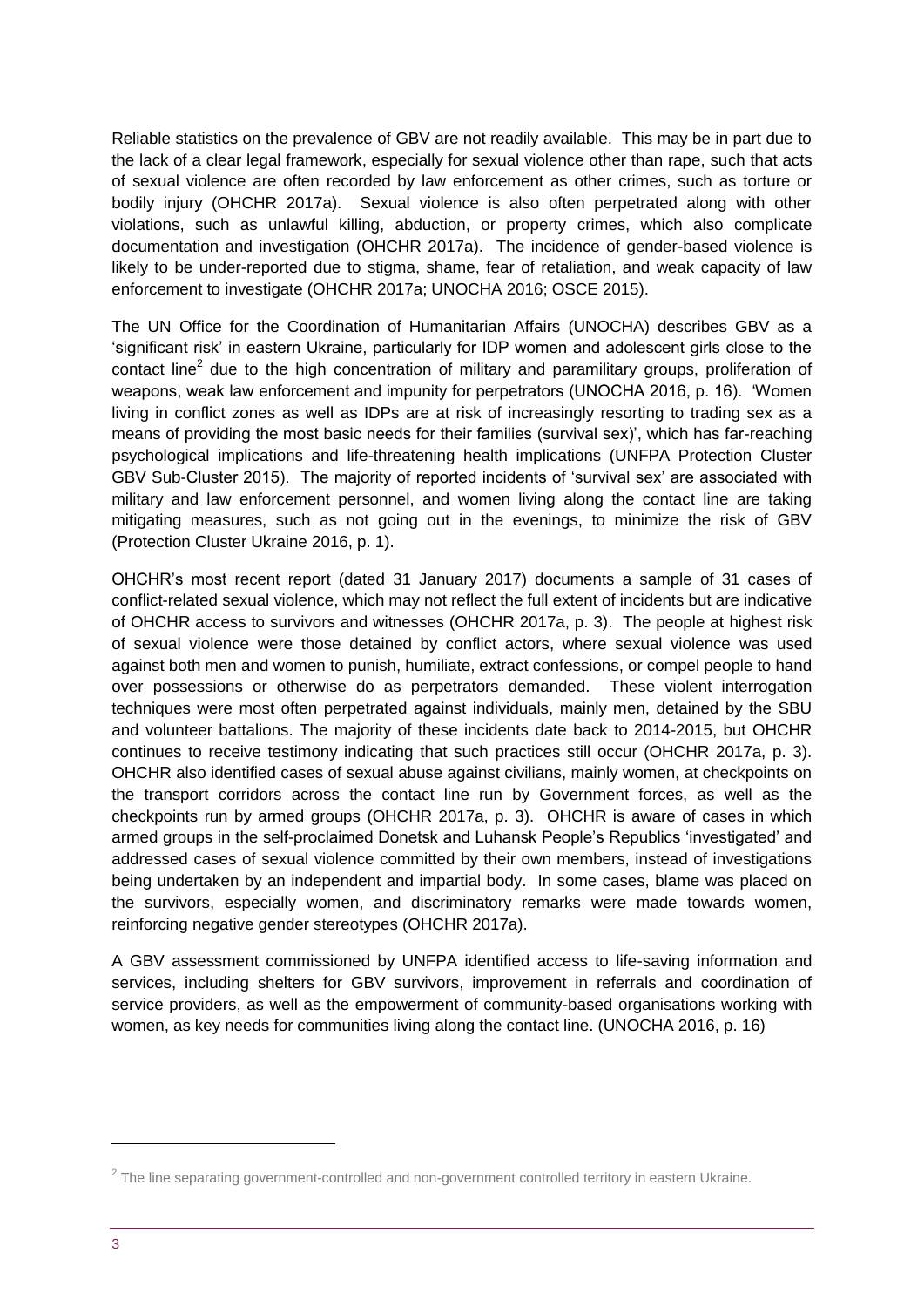#### **Internally displaced people**

The Ukrainian government has officially registered 1.7 million internally displaced persons as of October 2016 (UNOCHA 2016, p. 7). The true total number of IDPs might be higher, as many people are not able or willing to register, and the number of IDPs in non-government-controlled areas in eastern Ukraine is unknown (Spear et al. 2016, p. 21). Women make up 66% of IDPs (UNHCR 2015, p. 5). In addition, approximately 1.5 million Ukrainians have been reported as seeking asylum or other forms of legal stay in neighbouring countries (UNHCR 2016, p. 7). Many young men have left the country to escape conscription (Spear et al. 2016, p. 22).

Prior to the conflict, the number of people living in poverty had been decreasing, and for most age groups, poverty indicators for men are higher than for women (Spear et al. 2016, p. 60). However, higher levels of poverty are experienced by households with children (one in three is below the poverty line), single mothers with young children, unemployed women, women in rural areas, and women over 75 (Spear et al, 2016, p. 60). Differences in pay between men and women have led to differences in pensions later on in life, to the detriment of older women (Koriukalov, 2014, p.16). Many female-headed households depend on remittances from abroad, over half of which used to come from Ukrainians working in Russia (Spear et al, 2016, p. 60). This means the regional conflict and Russian sanctions against Ukraine and the weak Russian economy and rouble will affect women-headed households more acutely (Spear et al, 2016, p. 60).

As a result of the conflict, women and men have lost their homes, jobs, businesses and pensions as they were forced to move (Spear et al. 2016, p. 22; OSCE 2015, p. 10). Many women lost their husbands in the conflict, increasing the number of female-headed households both among IDPs and in host communities; thousands of others left their places of origin and relocated with their children while their husbands stayed behind (OSCE 2016, p. 10). Many IDPs lack a social network, income, access to housing, and opportunities for employment and professional development (OSCE 2016, p. 10). In early 2016, the Government suspended social payments and pensions for some 600,000 IDPs pending a complicated procedure to revalidate their IDP certificates, on the grounds of attempting to combat fraud (UNOCHA 2016, p. 9).

Women-headed households, especially those with children, are among the most likely to adopt negative coping strategies and suffer from food insecurity, which may be linked with lower income and higher dependency rates (UNOCHA 2016, p. 9). There are reports of female IDPs reverting to negative coping mechanisms such as sex work to provide for themselves and their families (SIDA 2016, p. 1). Some women and girls experiencing domestic and other forms of violence, including the disabled and elderly, are forced to remain in unsafe living environments because there are no alternatives (UNFPA Protection Cluster GBV Sub-Cluster 2015).Victims of domestic violence can have long-term placement in shelters (OHCHR 2017a), but the few shelters designed to protect these women are full of IDPs (UNFPA Protection Cluster GBV Sub-Cluster 2015) and as of 15 January 2017, six regions in Ukraine did not have any such shelters (OHCHR 2017a).

Host communities largely demonstrate understanding and solidarity towards IDPs (UNOCHA 2016, p. 10). The UNFPA GBV sub-cluster is working with the government and NGOs to provide services including psychosocial support to GBV survivors and those at risk of violence, and training for medical professionals and police (UNFPA Protection Cluster GBV Sub-Cluster 2015).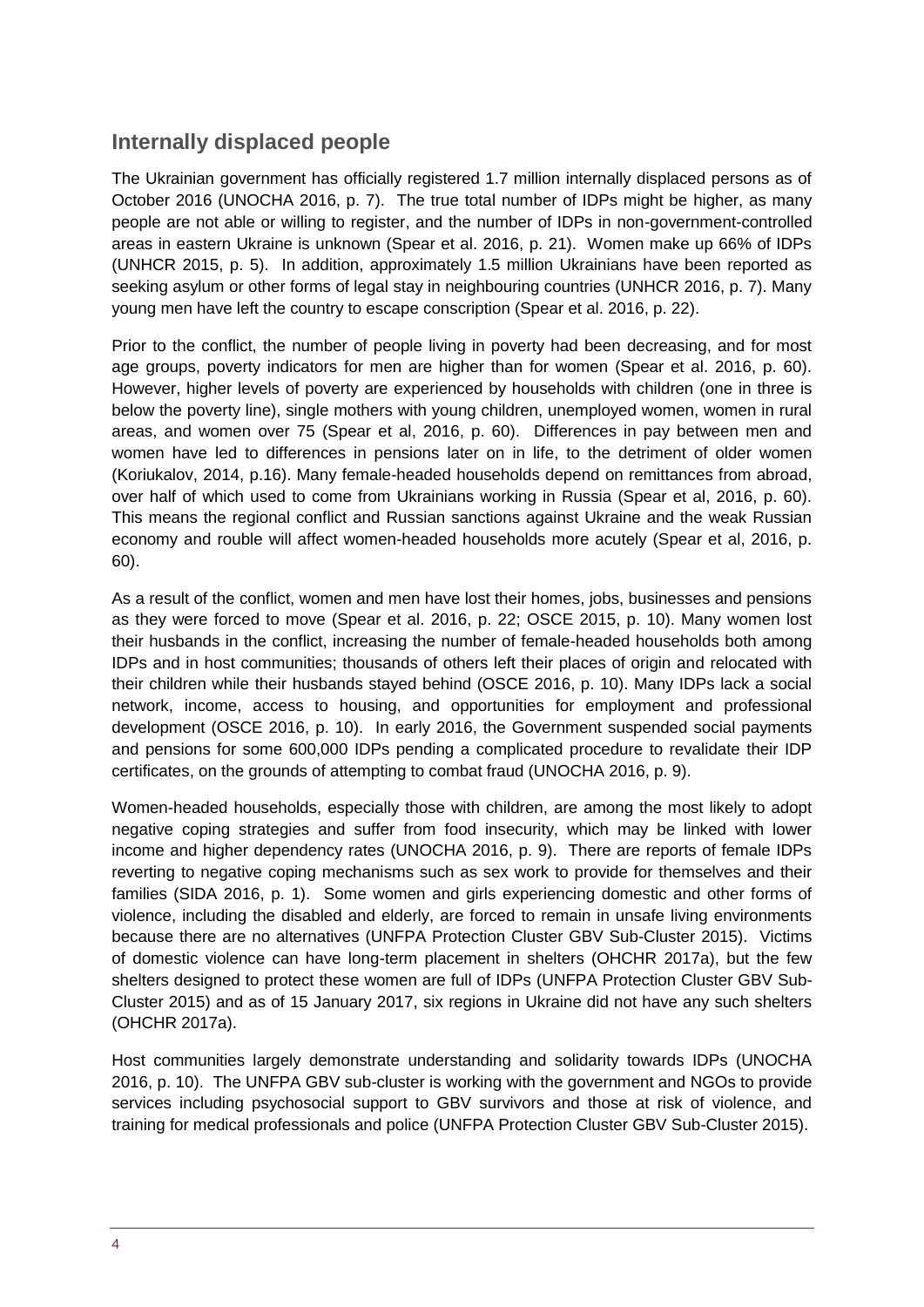#### **Trafficking and sexual exploitation**

Human trafficking in Ukraine is 'endemic' and has been 'further exacerbated by the armed conflict' (OHCHR 2017b). Trafficking of women for sexual exploitation has increased since the beginning of 2015, a reversal of trends of previous years where the majority of victims were men trafficked for labour exploitation (OSCE 2015, p. 12). Ukrainian victims are subjected to sex trafficking and forced labour in Ukraine as well as in Russia, Poland, Turkey, the US, and other parts of Europe, Central Asia, and the Middle East (US Department of State 2016, p. 381).

Sexual exploitation is an income-generating activity for conflict actors, and Ukrainian men, women and children may be subjected to sex trafficking within the country (Home Office 2016). IDPs are the most vulnerable category (US Department of State 2016; Home Office 2016). IDPs are targeted by unscrupulous intermediaries who offer brokerage services for emigration and receiving refugee status abroad. Nineteen cases of trafficking or attempted trafficking of internally displaced persons (IDPs) were recorded by IOM in 2015-16, some involving several victims 2015 (IOM 2016).

Women and girls living in conflict zones as well as IDPs are under the risk of resorting to 'survival sex' as a means of providing basic needs for their families (Ukrainian Centre for Social Reforms 2016). Using these harmful coping mechanisms increases the risk of sexual violence and trafficking (OHCHR 2017a).

The US Department of State released a [report i](http://www.state.gov/documents/organization/258876.pdf)n 2016 on Trafficking in Persons (TIP) which mentions that children aged 15 to 17 were actively being recruited to participate in Russianseparatist militarized groups where they were taught to carry and use weapons. Russian-led separatists also continued to employ children as informants and human shields during the reporting period beginning 1 April 2015, and ending 31 March 2016 (US Department of State 2016).

There is some limited evidence that sexual exploitation of male victims of trafficking also takes place. An IOM study on trafficking in men focused on labour exploitation in Ukraine, the Republic of Belarus, and the Republic of Moldova, and although the men involved did not disclose any instances of sexual abuse, in several cases signs of sexual abuse were identified among men who requested medical aid. Due to the qualitative design of this study, the results reflect only the experiences of the small number of respondents interviewed and cannot be taken as representative of general trends (Gusak 2016).

Ukrainian law prohibits all forms of trafficking, but the government has 'demonstrated weakened law enforcement efforts in pursuing trafficking cases' and 'considerable numbers of convicted traffickers are given lenient sentences or not sentenced to terms of imprisonment' (Home Office 2016, p. 5). Convictions for trafficking have been declining, especially from 2014 onwards (Home Office 2016, p. 5; IOM Mission in Ukraine 2016, p. 5). The International Organization for Migration (IOM) provides safe migration and trafficking prevention materials and activities, free consultations via a telephone service which assists over 20,000 persons annually, and awareness-raising and outreach. IOM also supports law enforcement through capacity building on the investigation and prosecution of trafficking-related crimes, networking with countries of transit and destination, and development of witness protection systems (IOM 2016).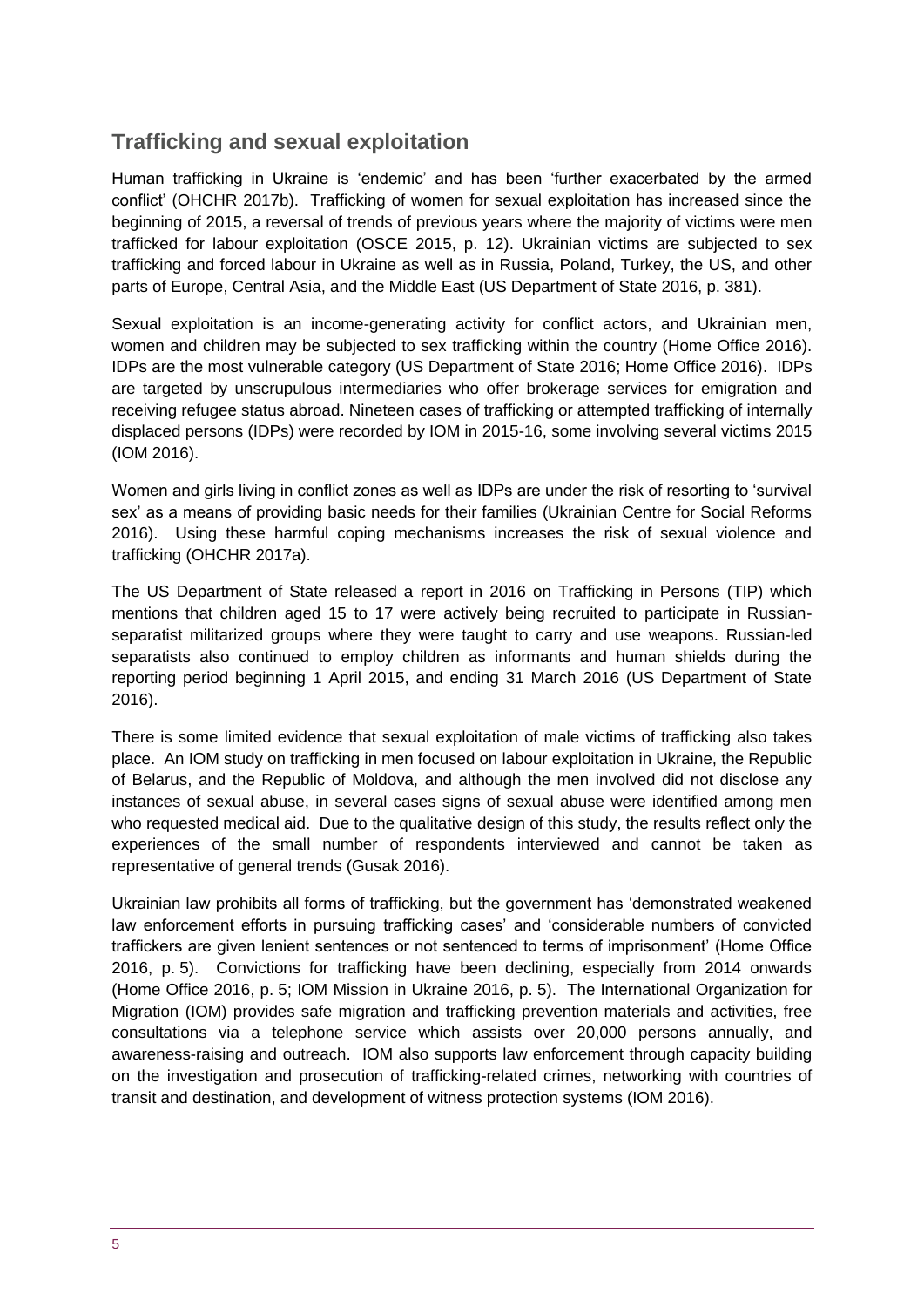# <span id="page-5-0"></span>**3. Social impacts**

#### **Domestic violence**

There is some evidence that the conflicts in Ukraine may have led to an increase in the prevalence of domestic violence. However, domestic violence remains largely a hidden problem in Ukraine. Although women have become less likely to justify physical violence and controlling behaviour within a marriage, they usually do not accept interventions by outsiders when dealing with spousal issues, labelling such problems as a private family matter (Ukrainian Centre for Social Reforms 2016, p. 38). This view is shared by many law enforcement officials and others in authority, so it is difficult for women to seek help (OECD 2014, p. 3). Incidents of rape often go unreported – in 2014, only 32% of victims of physical or sexual violence sought help (UNFPA 2015). Victims are often ashamed, distrust the police, do not believe that bringing charges will result in justice, or fear reprisals from the assailant (OECD 2014, p. 4; UNFPA 2015).

A 2014 survey on violence against women found that 19% of women aged 19 to 49 suffered from physical violence, while 8% suffered from sexual violence (UNFPA 2015). Husbands and other relatives are the main perpetrators, but physical and sexual violence by non-family members had increased since a similar survey in 2007 (UNFPA 2015). Sexual harassment appears to be a widespread but little understood problem in Ukraine; indeed in many sectors it is so widespread as to be considered normal (OECD 2014, p. 4).

Research commissioned by UNFPA in 2015 did not reveal significant influence of the military conflict in the Donbas on partner violence. The incidence of intimate partner violence before and after the conflict was similar: 7.9% of IDPs and 7.5% of local women reported that they faced intimate partner violence (IPV) before the conflict, while the corresponding reported rates were 6.9% and 8.2% during the study period. Some decrease in intimate partner violence rates among displaced persons may be explained by women's transition to more traditional, patriarchal models of marital relations as a survival strategy during crisis (Ukrainian Centre for Social Reforms 2016, pp. 6-7).

The OSCE Special Monitoring Mission has received reports of gender-based violence and violence against children in families of dismissed riot police and demobilised soldiers, as well as in the context of the worsening socio-economic situation and increased alcohol abuse (OSCE 2015, p. 11). De-mobilised soldiers are reported to suffer from numerous issues, including: posttraumatic stress disorder (PTSD); depression; anxiety; problems related to loss of status, selfidentification, and raised levels of aggression; obsessive compulsive disorder; sexual disorders; and sleeping disorders (OSCE 2015, p. 14). The conflict has undermined the ability of males to respond to social expectations, resulting in increasing reports of domestic violence (UNOCHA 2015, p. 10). The absence of services to treat these issues is likely to have direct and indirect effects on women and children, who may bear the consequences of the effects of PTSD and increased alcoholism and violence in the family unit (OSCE 2015, p. 15).

#### **Gender norms**

The conflicts in the country have generally tended to reinforce traditional gender roles, although they have also offered opportunities for some women to take up non-traditional roles (Philips 2014; Ukrainian Centre for Social Reforms 2016; WILPF 2014). "Promoting values of equality and inclusion are likely to be challenging in what most feminist observers agree is a retraditionalized national climate" since 2014 (Philips 2014, p. 422).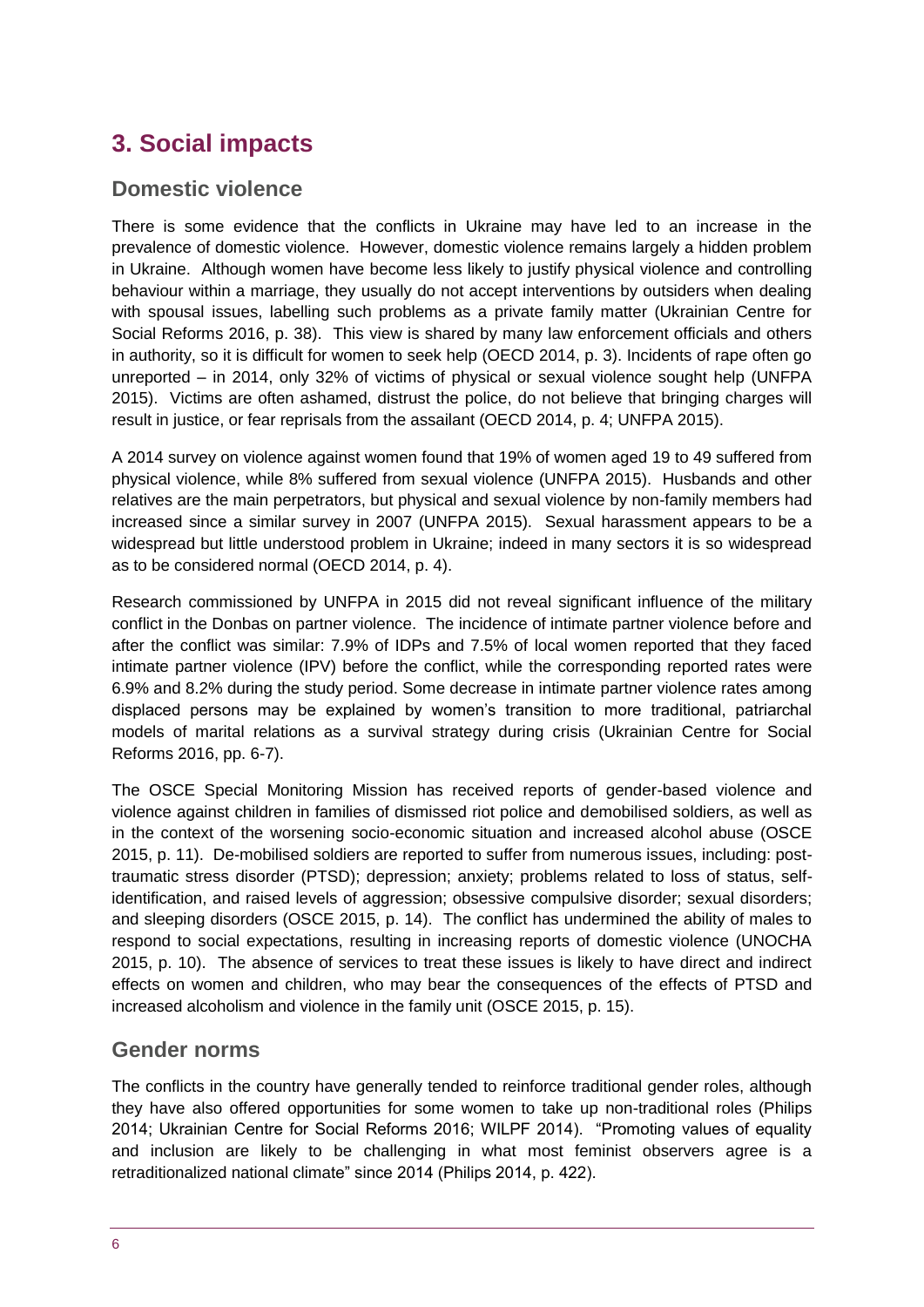Gender norms in Ukraine tend to restrict women from holding positions of political power, while masculine norms include being protective of women. According to traditional gender stereotypes, Ukrainian women are supposed to fulfil two roles: 'to be beautiful and to be mothers' (Martsenyuk, 2015, p. 74). Most people associate women more than men with family life, and do not associate women with political life (NDI, 2016, p. 11). A 2012 survey showed that 9.4% of men and 2.9% of women agreed with reasons to justify beating a wife or partner, and many people believe that survivors of violence are responsible for what happened to them (Gerasymenko 2015, p. 146). Roma women, women with disabilities, internally displaced women, women from rural areas, and older women face higher levels of discrimination, vulnerability and poverty (Spear et al, 2016, p. 24; MoSP and UNFPA, 2014, p. 23-24). Other women who are vulnerable include lesbian women, transgender women, HIV-positive women, women in prison settings, and women who use drugs (Koriukalov, 2014, p. 39; MoSP and UNFPA, 2014, p. 23-25). The Ukrainian media has been criticised for reinforcing gender stereotypes (OECD 2014, p. 7; Koriukalov, 2014, p. 8), with women mainly represented as homemakers or sexualised objects (OECD 2014, p. 7; MoSP and UNFPA, 2014, p. 28). Schools also perpetuate gender stereotypes: for example, a nationalistic civic education course for 16 and 17-year-olds launched in 2014 separates male and female students, and features topics related to traditional gender roles such as military tactics for the male students and first aid for female students (OSCE 2015, p. 9).

Following the onset of the conflicts in Crimea and Donbass, a survey commissioned by UNFPA in 2015 confirmed traditional stereotypes regarding gender roles in families, and indicated that traditional stereotypes have strengthened during the military conflict and humanitarian crisis (Ukrainian Centre for Social Reforms 2016, p. 6). For women, there has been a tendency to return to more traditional gender roles and patriarchal models of marital relations as a survival strategy during crisis (Ukrainian Centre for Social Reforms 2016, pp. 6-7). The conflict has left many women as sole providers for their families but has also reinforced traditional gender roles as carers for children, the elderly, and the disabled, and other domestic roles, which has in practice restricted their freedom of movement and livelihood opportunities (SIDA 2016, p. 1; UNOCHA 2015, p. 10; OSCE 2016, p. 14).

For men, there is pressure to take up traditional roles of soldier, protector, and provider. There is a stereotype that men should be fighting, and male IDPs are not always accepted by local communities (OSCE 2016, p. 8) and may be accused of cowardice (WILPF 2014, p. 16). There is limited space for men to protest against war in the context of mobilisation and patriotism (WILPF 2014, p. 16). The conflict has at the same time undermined the ability of males to respond to social expectations, and have led to increases in harmful behaviours such as alcohol consumption, drug addiction and high-risk sexual activities, resulting in increasing reports of domestic violence (UNOCHA 2015, p. 10).

The Maidan protests of 2013-14 did provide opportunities for some women to take up less traditional gender roles. Men and women participated in the Maidan protests in near equal numbers, but women generally tended to perform support roles (such as providing food, cleaning, logistical and administrative support, education and information services) rather than leading the protests (Philips 2014, p. 415; Martsenyuk et al. 2016, p. 172; WILPF 2014, p. 3). When the protests turned violent, women were often excluded by men 'for their own protection' (Philips 2014, p. 416). However, some women did join the barricades and participate in violent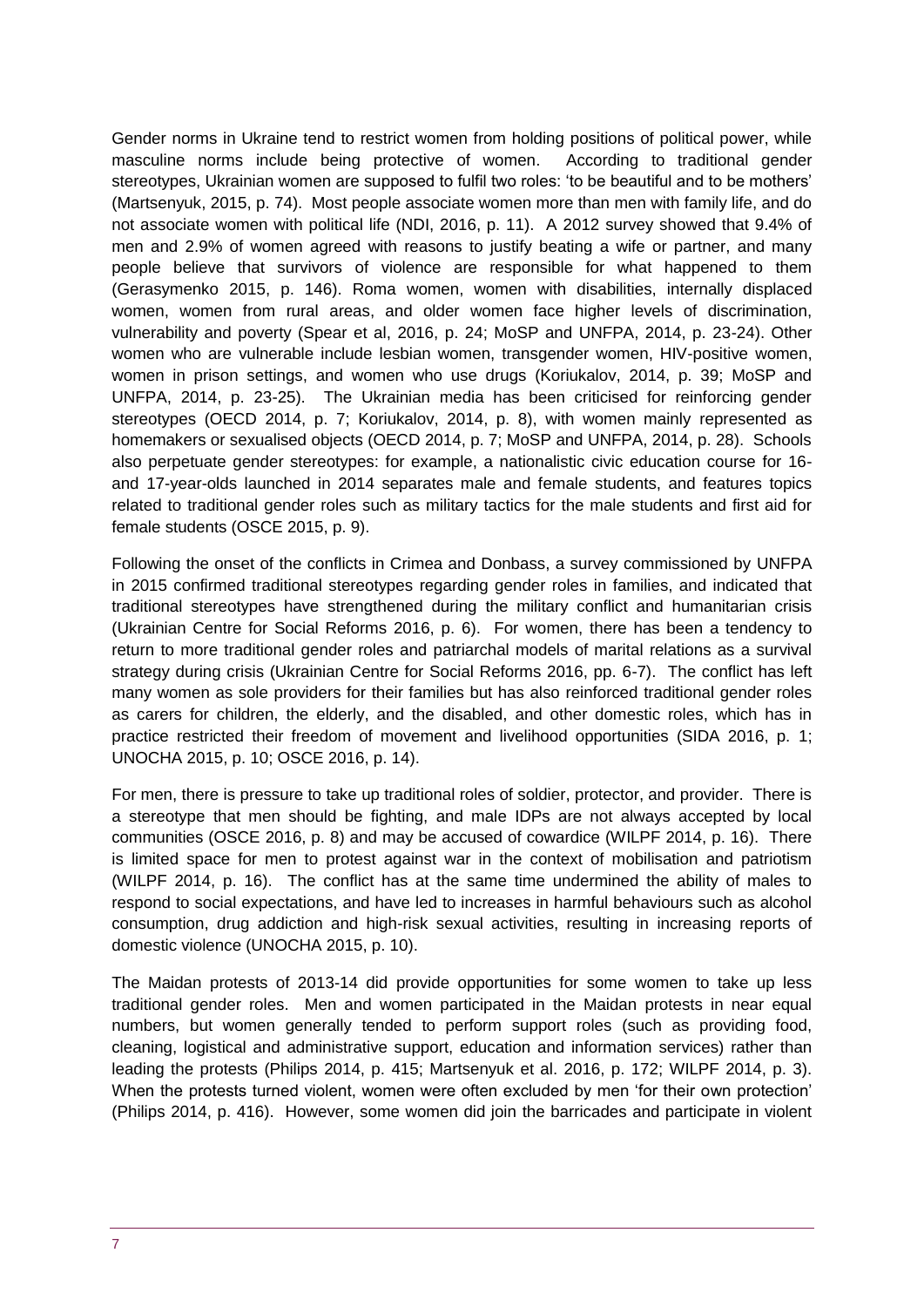protest alongside men, and set up both military and non-military Women's *sotnias*<sup>3</sup> (Philips 2014, p. 416; Martsenyuk et al. 2016, p. 172). Some members of these *sotnias* subsequently joined volunteer battalions set up to support the government's conflict efforts (OSCE 2015, p. 12). To some extent, the Maidan protests 'provided women with the space and opportunity to adopt and assert new gender roles, and showcased women as political actors' (WILPF 2014, p. 3). Some women have been inspired to seek leadership roles in local and national government and in other spheres of power (Philips 2014, p. 422) and became involved in civic activism ranging from participating in demonstrations and non-violent resistance to processes of conflict mediation, dialogue, and reconciliation (Koriukalov, 2014, p. 28; Martsenyuk, 2015, p. 73; OSCE, 2015, pp. 7-16). However, some observers argue that women's involvement in the Maidan was not fully recognised and was treated in a sexist way (Martsenyuk, 2015, p. 76, 77) and note that women's inclusion in reconciliation processes at the regional level has not been matched at the national level (OSCE, 2015, p. 16).

Some women have since become directly involved in the conflicts (see 'women as conflict actors' below). For many of these women, their roles reinforce traditional notions of femininity through involvement in medical and humanitarian assistance and other support roles to soldiers and IDPs. However, some women assisting IDPs and soldiers experience experiencing a sense of agency and empowerment, reporting that they are more in charge of their lives, more able to take decisions for themselves, and have increased self-esteem. (WILPF 2014, p. 24)

Since the outbreak of conflict, soldiers' mothers and wives from the western regions have demonstrated against the conditions faced by soldiers (OSCE 2015, p. 7; WILPF 2014, p. 25). They have also collected funds to improve soldiers' conditions and asked for soldiers to be rotated or returned from the east (OSCE 2015, p. 7).

## <span id="page-7-0"></span>**4. Women as conflict actors**

#### **Women in the security forces and volunteer battalions**

In response to the conflict in eastern Ukraine, women have fought alongside men, joining the security forces, volunteer battalions, and rebel groups. In general, representation of women in the armed forces has been increasing, and currently over 16,000 women serve in the military. However, Martsenyuk et al (2016, p. 175) suggest that this increase is 'not associated with the prestige of the service, but rather with the reluctance of men to hold low-paid positions', with most women in the armed forces in the so-called 'feminized' professions of nursing, finance, logistics, and communications. There is evidence of employment discrimination against women in the armed forces, with a low number of positions which women can hold in comparison to men, and sexist remarks by military commanders (Martsenyuk et al. 2016, p. 176). One commentator suggested that it is hard for women to gain access to a military career because of the deep-rooted patriarchal culture embedded in Ukrainian society (Fellin 2015, pp. 8, 15).

When the conflict in eastern Ukraine began, women joined the frontlines as volunteers, journalists, medical staff, and military personnel in the army and in volunteer battalions (Martsenyuk et al. 2016, p. 172). However female fighters and women in the Ukrainian army generally face gender discrimination, recognition, and visibility problems (Martsenyuk et al. 2016,

1

 $3$  A military term usually translated as 'squad', occasionally as 'squadron' or 'company'.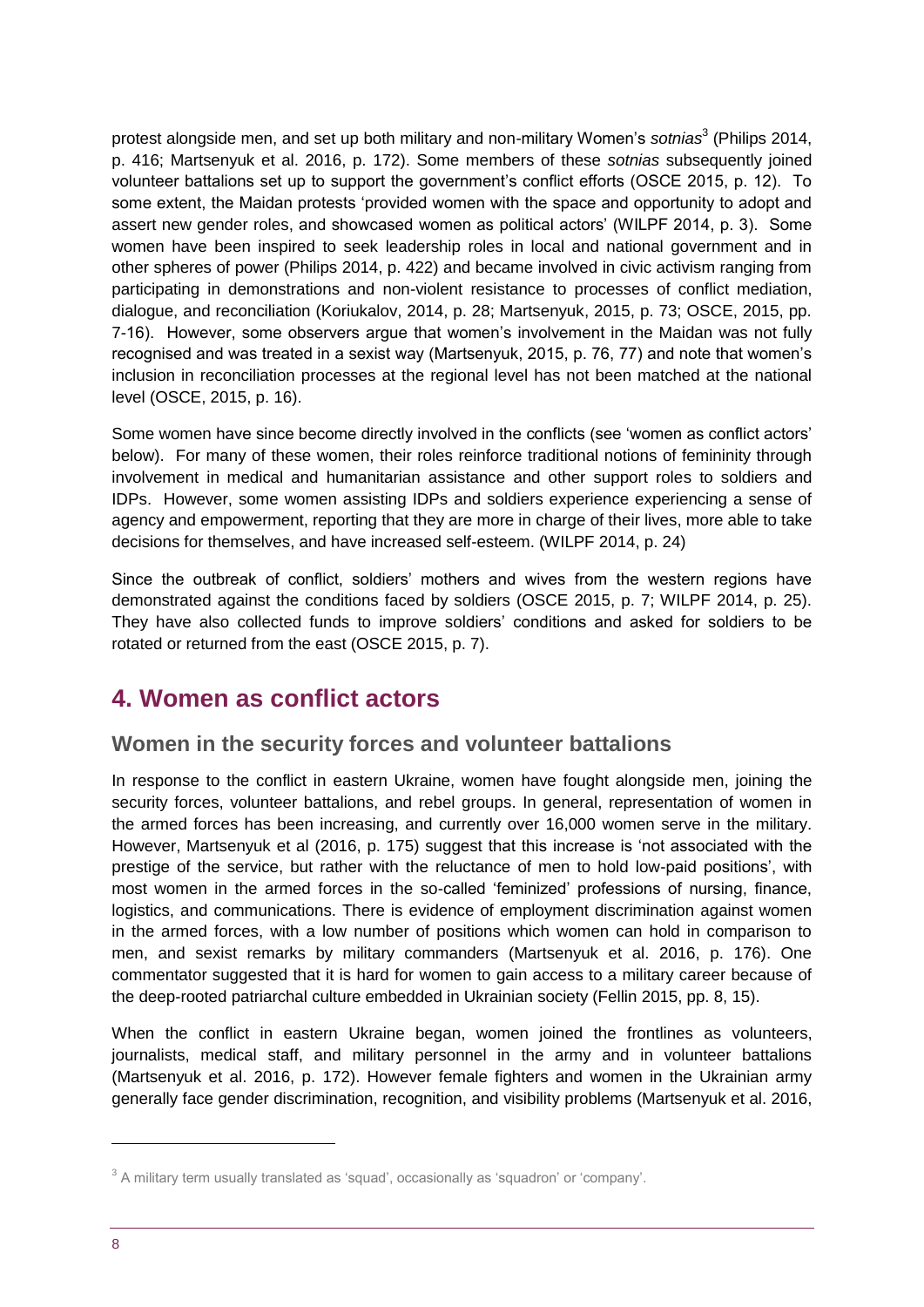p. 172). A fieldwork study, which included in-depth semi structured interviews with women who participated in military operations in the Donetsk and Luhansk oblasts of Ukraine (known as the Anti-Terrorist Operation (ATO)), was carried out in summer-autumn 2015 (Martsenyuk et al. 2016, p. 174). The study looked at motivation for service, legal possibilities and supplies, the attitude towards them from male colleagues, the perspectives of the development of female service, and the respondents' approach to other women (Martsenyuk et al. 2016, p. 175).

To be mobilised for the ATO women had to have a military occupational speciality, so most (40 out of 42) respondents to the study had come to the front voluntarily, at a time when the system was not ready for female service (Martsenyuk et al. 2016, p. 179). Only around 40% of the respondents (17 of 42) managed to get a formal position, and to receive appropriate benefits, including the legal status of a combat participant (Martsenyuk et al. 2016, p. 179). Only 15 of 42 of respondents held purely combat positions; others were medical (19 of 42) or supportive, with some women combining various responsibilities at the same time (Martsenyuk et al. 2016, p. 179). At the time of research, military occupational specialities were very gender separated, and some women's official positions were not consistent with their actual occupations (Martsenyuk et al. 2016, p. 179; see also Fellin 2015, p. 8). For example, one woman was listed as an accountant but actually served as a rocket operator (Martsenyuk et al. 2016, p. 179). This restricted her access to rights and economic benefits as a soldier or veteran, as she did not have legal combat status (for example rights to free sanatorium treatment) (Martsenyuk et al. 2016, p. 179; Fellin 2015, p. 8-9). Women's wages were also lower, and extra compensation for injuries or participation in special operations was not available to them, since officially they did not participate in combat (Martsenyuk et al. 2016, p. 179). Many of the respondents did not receive any wages at all as they had no official position (Martsenyuk et al. 2016, p. 179; Fellin 2015, p. 9). The legal invisibility of women was found to lead to infrastructural invisibility, with women in military service not generally supplied with uniforms, footwear, or feminine hygiene products, leaving women to buy these with their own money or accept supplies from activists and voluntary contributions from the civilian population (Martsenyuk et al. 2016, p. 180; Fellin 2015, p. 9). Separate accommodation had to be organised by the women themselves and gender sensitive health care was not provided (Martsenyuk et al. 2016, p. 180).

Women's motivations for their voluntary participation ranged from private (for example following friends or family) to a sense of civilian duty (Martsenyuk et al. 2016, p. 179-180). In a number of cases women began by providing supplies to troops as a volunteer before deciding to directly participate in the hostilities (Martsenyuk et al. 2016, p. 180).

The women mentioned that they faced stereotypical attitudes from male colleagues, who were protective or underestimated them or pushed them towards gendered tasks, meaning they had to prove they could serve equally to men (Martsenyuk et al. 2016, p. 180-181; Fellin 2015, p. 16). However, most of the respondents reported that men changed their attitude to a more egalitarian one over time (Martsenyuk et al. 2016, p. 181). Male soldiers who were interviewed claimed to not see cases of discrimination against female soldiers (Martsenyuk et al. 2016, p. 181).

A female soldier on a panel on the role of Ukrainian women in conflict mentioned how her presence in her unit was important for connecting with the female portion of the local population (Fellin 2015, p. 9). She suggested that women are more likely to approach the army and share their concerns, including over sexual assault and rape perpetrated by soldiers, if there is a woman they can talk to (Fellin 2015, p. 9).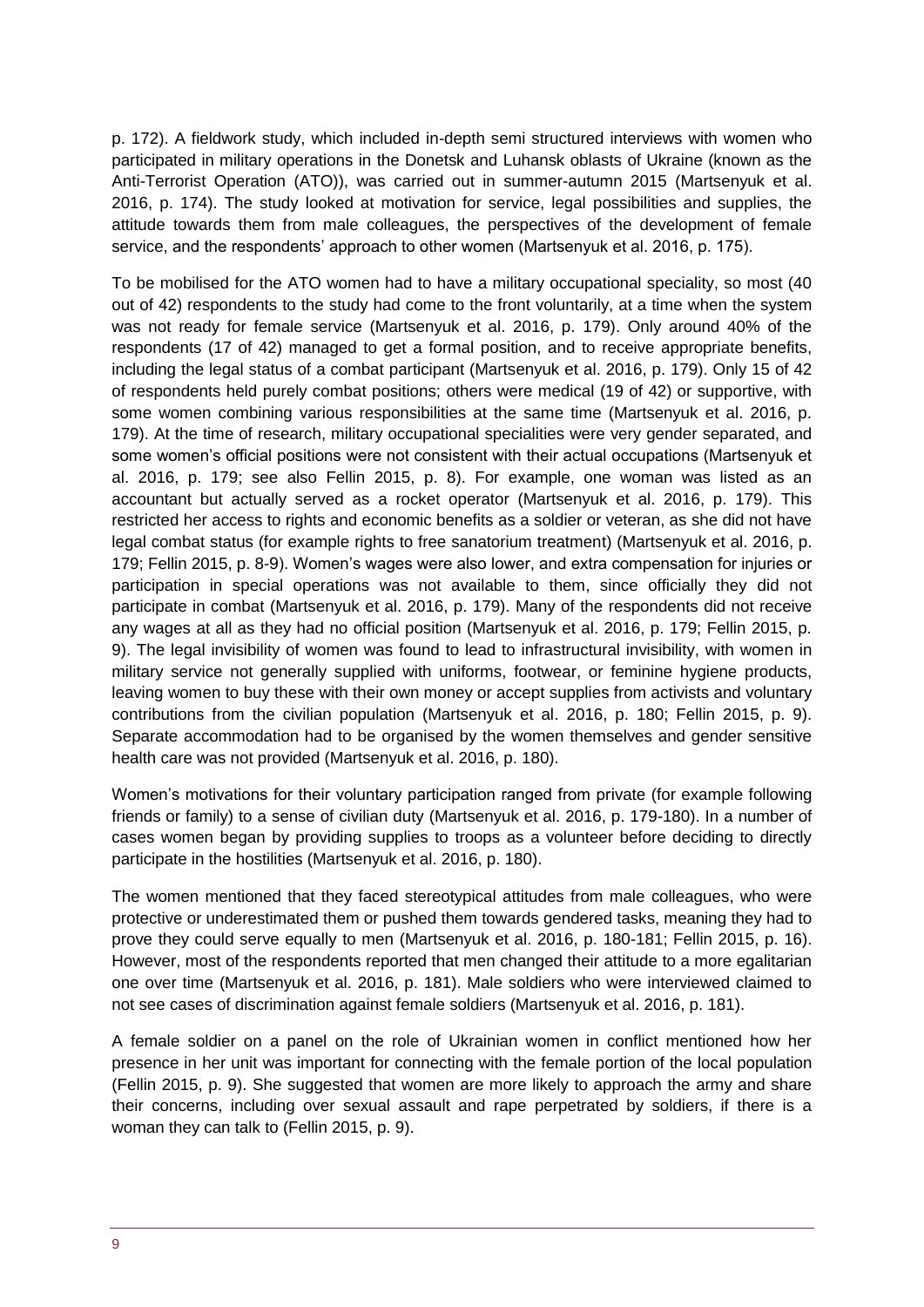As a result of the 2016 National Action Plan on Women's Peace and Security, the Ministry of Defence, 'extended the list of military positions available for women, conducted an assessment of women's infrastructural needs in the Armed Forces, introduced gender-sensitivity training for military personnel in the zone of the Anti-Terrorist Operation, developed a new code of conduct for military personnel, which will have special provisions on gender-based violence and will allow for administrative and criminal liability for its violation, and plans to revise the curriculum of military education institutions' (Martsenyuk et al. 2016, p. 182). This means women can now formally register in combat positions such as gunner and commander. However, two-thirds of military positions remain inaccessible to women in Ukraine (Martsenyuk et al. 2016, p. 183). Anecdotal information suggests that discrimination in access to military education limits the possibilities for women to hold officer positions (Martsenyuk et al. 2016, p. 181). The National Action Plan on Women's Peace and Security also acknowledges the need to provide rehabilitation and reintegration of female ex-combatants and their families (Martsenyuk et al. 2016, p. 182).

Women volunteers also play an important role in supporting troops, by collecting and sewing uniforms and providing funds and other items needed by soldiers and combatants on both sides of the conflict (Fellin 2015, p. 10; OSCE 2015, p. 13). Some women, on both sides of the conflict, have also played a role by encouraging men to fight (WILPF 2014, p. 25).

Much less information is available about women involved in fighting for the armed rebel groups but there are reports of their involvement (WILPF 2014, p. 25).

#### **Women as humanitarian responders**

Since the beginning of the conflict in eastern Ukraine, women activists, non-governmental organisations (NGOs) and volunteer movements have played a key role in providing humanitarian assistance to those affected by the conflict (Kapur 2016, p. 6; Fellin 2015, p. 10). Civil society organisations working to support IDPs and Ukrainian service personnel are often run by women (OSCE 2015, p. 7). Grassroots civil initiatives, often led by women, have focused on restoring normal life for the population in Donetsk and Luhansk through activities that have included, for example, art exhibitions and debates (Fellin 2015, p. 5).

However, many of these actors are overstretched due to the nature of the crisis and have little capacity to increase or broaden the scope of their work (Kapur 2016, p. 6). In addition, WILPF (2014, pp. 3, 33) argues that women's humanitarian activities 'reinforce the gender role of women as supporters of 'their men' in defending the country', and serves to undermine their agency and the gains from the Maidan experience. On the other hand, they also note that some civil society activists supporting IDPs and soldiers have experienced a sense of agency and empowerment (WILPF 2014, p. 24).

Some female MPs have also worked on the frontline providing assistance to soldiers and volunteers, and supplied hospitals with medical equipment (Fellin 2015, p. 5). They have also mobilised communities to raise funds to support internally displaces persons by building playgrounds and cultural centres (Fellin 2015, p. 5).

## <span id="page-9-0"></span>**5. Women in conflict resolution and peacebuilding**

There has been virtually no civil society engagement with the peace process, 'due to overstretch and capacity constraints as well as the lack of opportunities for participation' (Kapur 2016, p. 6;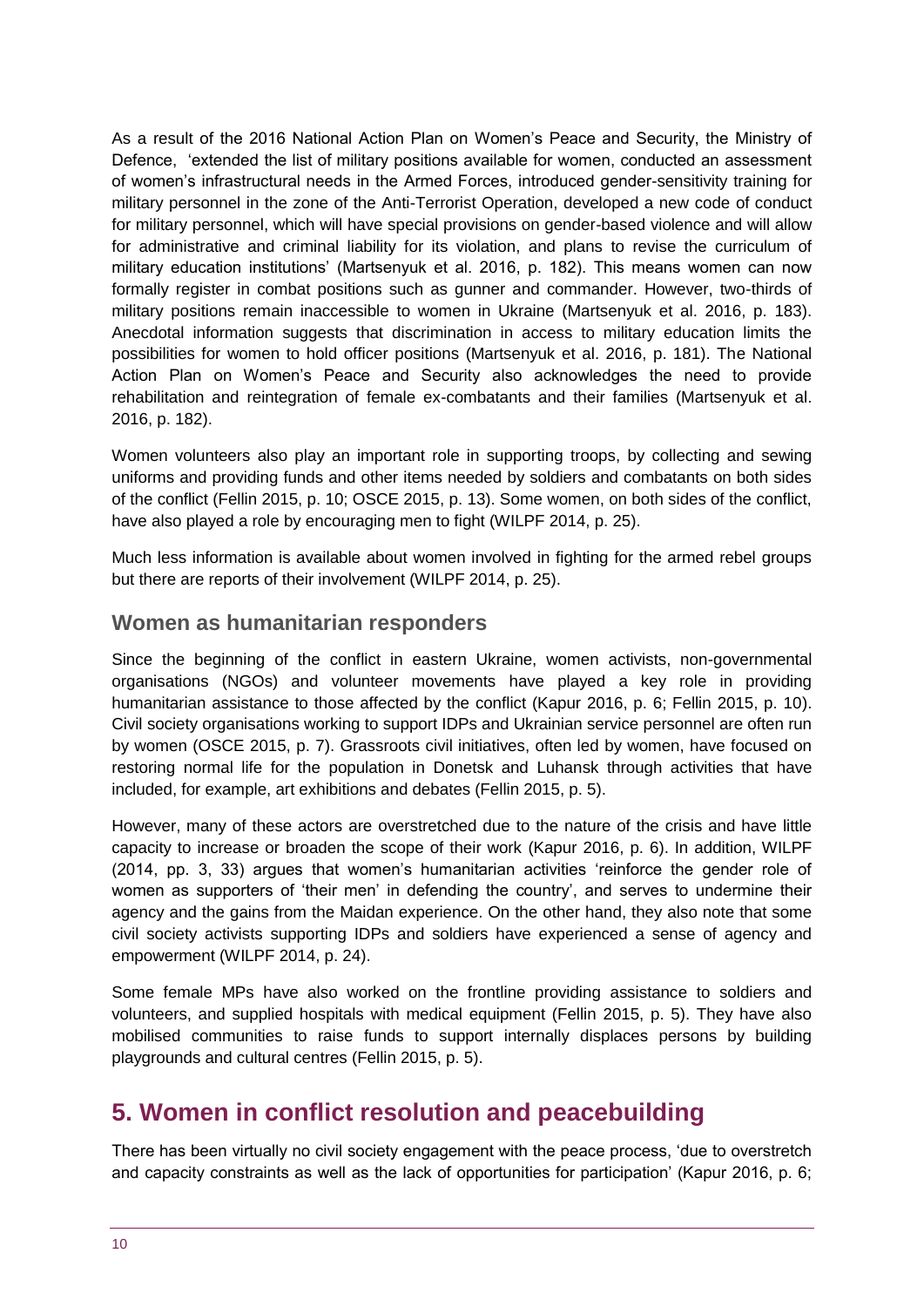WILPF 2014, P. 28). However, despite the lack of opportunity for formal participation in the peace process, 'a small number of women activists living close to the frontline and in the eastern regions continue to undertake local outreach and confidence building activities' (Kapur 2016, p. 6). Women's civil society organisations have been found to be very interested in engaging in dialogue processes between people from western and eastern Ukraine and in re-establishing former relations with women's groups in the Russian Federation, including soldiers' mothers (OSCE 2015, p. 8). A number of initiatives were documented at the beginning of 2015, including the initiative of the Union of Ukrainian women to encourage women to be appointed to senior positions in conflict regions; and initiatives by prominent female singers and politicians to highlight the situation in the conflict areas (Zakharova 2015, p. 25). Women have also engaged in shadow peace talks, like those in 2015, organised by the Union of Women of Ukraine, which brought together activists, civil society leaders, volunteers, journalists, public servants and women directly impacted and displaced by the fighting to discuss ways to help end the conflict . The participation of women in politics and peace-making at the local level is slowly increasing (Fellin 2015, p. 5-6). WILPF (2014, p. 23) have also noted that there is little public space for Ukrainian men to adopt a non-violent position in opposition to war.

Women's groups engaged in conflict resolution and peacebuilding argue that they need more training for mediators and peer-to-peer training programmes for those involved in dialogues on women, peace and security, as well as regular meeting and exchanges of experiences and resources. A number of initiatives have supported women's participation in peacebuilding activities. They include a project with the Women's Information Consultative Center aimed at 'increasing the capacity of women – especially internally displaced women and rural women – to protect themselves, increase women's empowerment and participation in decision-making processes, and build and raise awareness about international documents on women's peace and security and mechanisms to secure and protect women during war conflict and political, economic and social crises among decision-makers in Ukraine' (Hanssen 2016, p. 59). Another initiative, implemented by La Strada in cooperation with the Ministry of Education and Science of Ukraine and relevant local authorities, aimed to build capacity in peace-building and conflict resolution and mediation efforts among conflict-affected groups and communities with a focus on women and IDP girls (Hanssen 2016, p. 79).

Ukrainian women working towards peace have also engaged in a solidarity dialogue with women activists from Bosnia and Herzegovina in June 2016 to share experiences and gain a better understanding of women's contribution to conflict and post-conflict transition (Kapur, 2016). The Ukrainian activists would like to professionalise their organisations and strengthen the Ukrainian feminist movement to help make women's voices in Ukraine stronger (Kapur 2016, p. 8). They feel that 'women must actively participate in the peace process to ensure inclusion of their voice, experience and perspective across all issues' (Kapur 2016, p. 8). It was suggested that women's organisations could help build local peace by working to create dialogue between host communities and IDPs, as well as reaching out to women in Donetsk and Luhansk, which could then link in with national, regional and international initiatives for peace (Kapur 2016, p. 23).

At a formal level, Ukraine's 2016 National Action Plan on Women's Peace and Security aims to increase the participation of women in peacebuilding by improving the infrastructure and legal environment for women's participation in international peacekeeping operations, and for their service in administrative and combat positions in the Armed Forces and other national security and defence institutions (Martsenyuk et al. 2016, p. 182). In addition it plans to conduct an assessment of gendered aspects of conflict prevention and resolution and promote the women's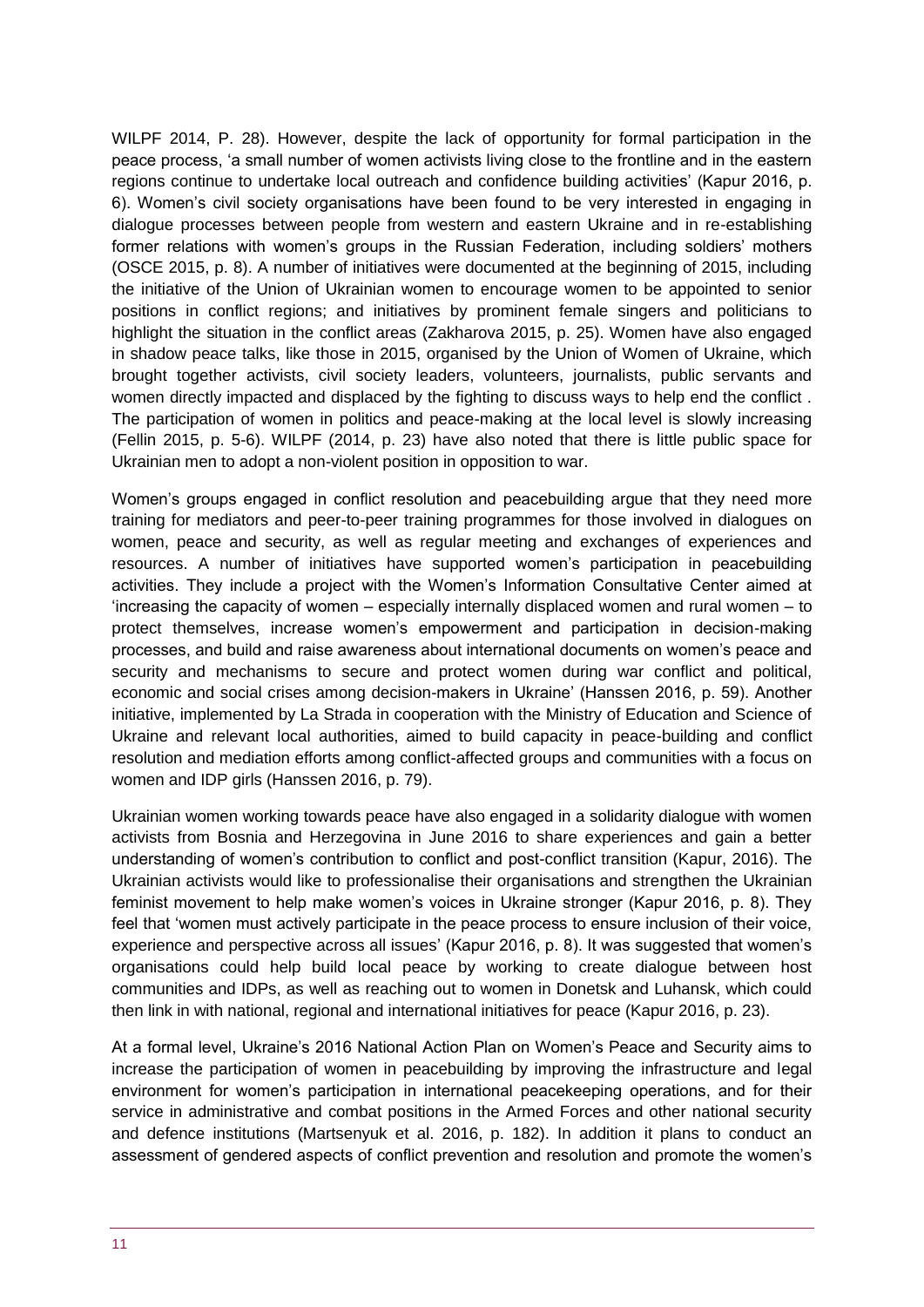role in peacebuilding, peacekeeping and negotiation processes in the media (Martsenyuk et al. 2016, p. 182).

### <span id="page-11-0"></span>**6. Women's political and economic empowerment**

In 2016, Ukraine ranked  $69<sup>th</sup>$  out of 144 countries in the World Economic Forum's Global Gender Gap report, having dropped from  $48<sup>th</sup>$  place a decade earlier. The country scores slightly better than average on economic participation, educational attainment, and health outcomes for women, but lags on indicators of political empowerment (World Economic Forum 2016).

For a more complete discussion of women's political and economic empowerment in Ukraine, see GSDRC helpdesk report 1372e [\(http://www.gsdrc.org/publications/priority-gender-issues-in](http://www.gsdrc.org/publications/priority-gender-issues-in-bosnia-and-herzegovina-georgia-moldova-serbia-and-ukraine-with-consideration-to-gender-and-governance/)[bosnia-and-herzegovina-georgia-moldova-serbia-and-ukraine-with-consideration-to-gender-and](http://www.gsdrc.org/publications/priority-gender-issues-in-bosnia-and-herzegovina-georgia-moldova-serbia-and-ukraine-with-consideration-to-gender-and-governance/)[governance/\)](http://www.gsdrc.org/publications/priority-gender-issues-in-bosnia-and-herzegovina-georgia-moldova-serbia-and-ukraine-with-consideration-to-gender-and-governance/).

Information in this section of the report refers to Ukraine as a whole; we have not been able to locate appropriate data specifically for the conflict areas.

#### **Political empowerment**

Women's representation in social and public life is low, which means women have limited opportunities to influence the decisions that concern their lives, their communities and the country (Koriukalov, 2014, p. 8; NDI, 2016, p. 2). The government has not yet created effective mechanisms for improving women's access to power and decision making (Koriukalov, 2014, p. 8, 33). There are complaints that political parties do not adequately address gender equality issues and make insufficient efforts to engage women in their organisational structure and programmes (OSCE, 2015, p. 8).

At the national level, 12% of seats in the national parliament are held by women (World Bank, 2015, p. 2; OSCE, 2015, p. 8), placing Ukraine  $127<sup>th</sup>$  out of 190 countries with regard to the number of women MPs (Martsenyuk, 2015, p. 74). The proportion of women in ministerial level positions is 14% (World Bank, 2015, p. 2). Women have been better represented in lower level bodies: in 2013, "women comprised 12% of the members of regional councils, 23% of the members of district councils, 28% of the members of city councils, 51% of the members of village councils and 46% of the members of small village settlements" (Koriukalov, 2014, p. 33). In 2013 women made up 76.8% of civil servants, yet only 13.5% of those responsible for making decisions of national importance were women (Koriukalov, 2014, p. 33).

The notion that politics is a dirty business strengthens patriarchal notions which keep women out of the political space (Martsenyuk, 2015, p. 74). Prominent politicians, including the President of Ukraine and the Prime Minster of Ukraine, have made discriminatory remarks about women, especially about their capabilities to take part in public life (Koriukalov, 2014, p. 34; NDI, 2016, p. 2). However, at least one party has introduced an internal gender quota of 20% (Koriukalov, 2014, p. 34).

#### **Economic empowerment**

The labour force participation rate for women lags behind that for men, at 62% compared with 74% (World Economic Forum 2016), although this is above the global average of 50% (Spear et al, 2016, p. 23). 67% of employed women and 45% of employed men work in the service sector,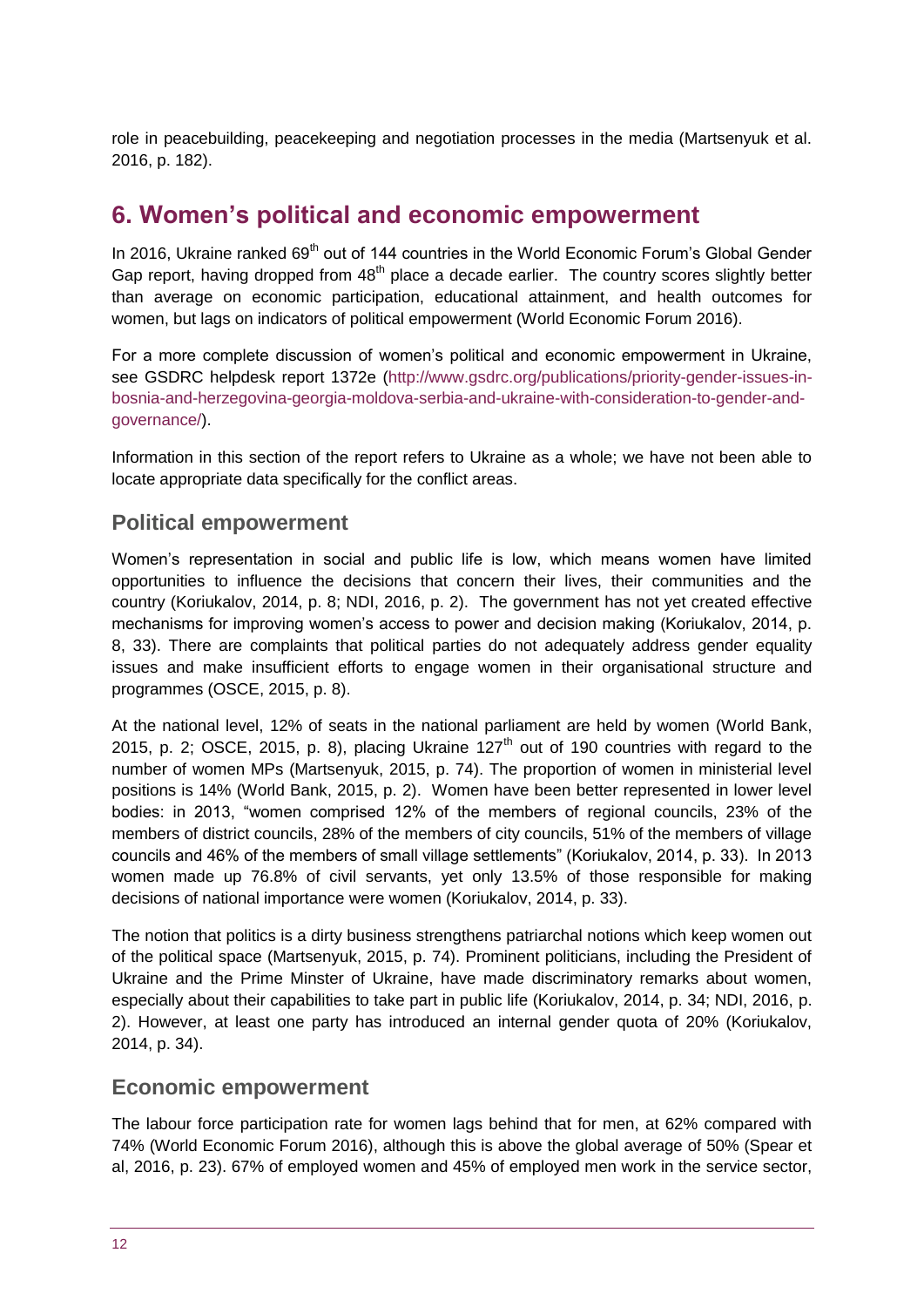which made up 55% of total employment in 2013 (Spear et al, 2016, p. 57). Women are wellrepresented particularly in social services (health, education, welfare), public service, commerce (wholesale/retail), beauty salons, design/tailoring, cleaning, hospitality, catering, tourism, translation, accounting and bookkeeping, consulting, and real estate (Spear et al, 2016, p. 56). There are laws which restrict women from working in mining, construction, metalworking, factories, jobs requiring lifting weights above a threshold, and jobs deemed hazardous or arduous (World Bank, 2015, p. 2; Koriukalov, 2014, p. 9).

In 2013 the average economy-wide gender wage gap was 23% (Spear et al, 2016, p. 56). The gap can be partly explained by the concentration of women in low paid sectors, and that men tend to occupy higher positions than women (Spear et al, 2016, p. 55). In addition, the traditional division of domestic responsibilities makes career development more challenging for women (Spear et al, 2016, p. 55).

In 2014, nearly 3 million people were in informal employment, of whom 42% were women (Spear et al, 2016, p. 55). In the informal economy, women face more discrimination and exploitation, they do not have access to social protection packages such as maternity leave (Spear et al, 2016, p. 55), and the gender pay gap is higher than in formal employment (Koriukalov, 2014, p. 31).

Female entrepreneurs are most present in the services sector, especially in tourism, hospitality, retail trade, real estate, tailoring, beauty/hairdressing, education and arts translation, consulting, accounting, research, child-and-elderly care services, housecleaning, and international donor/NGO projects (Spear et al, 2016, p. 57). Only 31% of firms had female participation in ownership, up from 22% in 2014 (World Bank, 2015, p. 2; Spear et al, 2016, p. 56; Koriukalov, 2014, p. 32). Women's motivations for becoming entrepreneurs include a lack of employment opportunities, the desire for independent employment and escape from discrimination, and balancing work and family responsibilities (Spear et al, 2016, p. 57). Women's businesses tend to be smaller than those run by men, and they face similar challenges in a generally difficult enabling environment for business (Spear et al, 2016, pp. 57-64). Women particularly struggle to access business and trade networks, knowledge, training and further education (Spear et al, 2016, p. 60). Women experience difficulties accessing credit (OECD 2014, p. 6) because they typically earn less than men and are less likely to own property or other assets to act as collateral (OECD 2014, p. 6; Koriukalov, 2014, p. 16). New regulations associated with the Deep and Comprehensive Free Trade Area (DCFTA) agreement with the EC may particularly challenge female entrepreneurs due to increased costs of complying with stricter food hygiene and other product standards, especially as women have less leverage in terms of access to finance, technology, infrastructure, and expertise (Spear et al, 2016, p. 61).

#### **Legal framework**

The constitution of Ukraine guarantees equality for men and women (World Bank, 2015, p. 2) and the country has ratified international legal instruments on gender equality, including the United Nations Convention on the Elimination of All Forms of Discrimination against Women (CEDAW), the Beijing Declaration and the Beijing Platform of Action (Klatzer and Ivanina, 2015, p. 7). It is in the process of ratifying the Istanbul Convention, the most comprehensive global legal framework covering violence against women and domestic violence (Hanssen, 2016, p. 59), with support from the Council of Europe and Sweden (Hanssen, 2016, p. 59). Men and women have equal ownership and inheritance rights to property (World Bank, 2015, p. 2).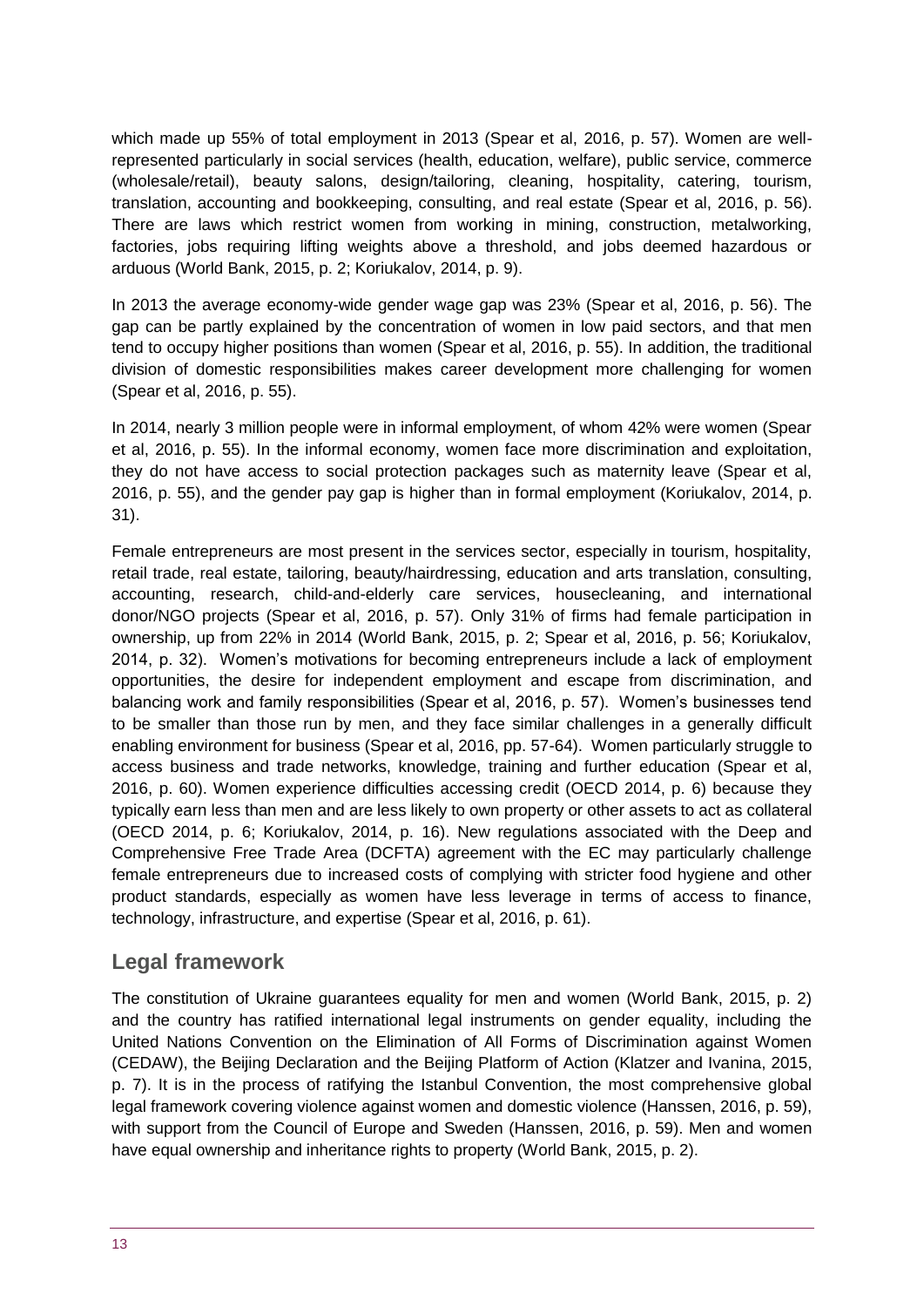The principal domestic legislation for gender equality is the 2005 Law on Ensuring Equal Rights and Opportunities of Women and Men (Klatzer and Ivanina, 2015, p. 6). However, it took eight attempts to pass the law, and it passed only after removing all provisions for positive action (Koriukalov, 2014, p. 6). Since then other laws have been amended to bring them in line with the gender equality law and more state programmes on gender equality have been developed, although not all amendments have been adopted (Koriukalov, 2014, p. 6, 11). In September 2013, the State Programme on Ensuring Equal Rights and Opportunities of Women and Men up to 2016 was finally adopted, and it received its first funding in 2014 (Koriukalov, 2014, p. 10).

The main problems with ensuring gender equality concern the implementation of national legislation rather than its provisions (Koriukalov, 2014, p. 11). In addition, despite most legislation being gender neutral, it does not promote the levelling of women in areas where they are being discriminated against (Koriukalov, 2014, p. 38). At the level of heads of legislative, executive authorities, and local bodies, there is a lack of political will to advance gender transformations (Koriukalov, 2014, p. 8; MoSP and UNFPA, 2014, p. 9).

# <span id="page-13-0"></span>**7. References**

Fellin, I. (2015). *The Role of Women and Gender Policies in Addressing the Military Conflict in Ukraine*. Report of the NATO advanced research workshop "The Role of Women and Gender Policies in Addressing the Military Conflict in Ukraine. Implementing UN Security Council Resolution 1325 and Related Resolutions", Kyiv, 21-22 September 2015. Istituto Affari Internazionali. Retrieved from:<http://www.iai.it/sites/default/files/iai1519.pdf>

Gerasymenko, G.V. (2015). Gender-based violence in Ukraine: issues of assessment and policy response. *Demography and Social Economy*, 3:25, 138-149. Retrieved from <http://dx.doi.org/10.15407/dse2015.03.009>

Gusak, N. (2016). *Results of the Study on Trafficking in Men for Labour Exploitation - Ukraine, the Republic of Belarus, the Republic of Moldova*. Norwegian Ministry of Foreign Affairs; International Organization for Migration. Retrieved from http://www.iom.org.ua/sites/default/files/survey\_traffcking\_in\_men\_eng.pdf

Hanssen, M. (2016). *International Support to Security Sector Reform in Ukraine: A mapping of SSR projects*. Folke Bernadotte Academy. Retrieved from: [https://fba.se/contentassets/9f9daa3815ac4adaa88fd578469fc053/international-support-to](https://fba.se/contentassets/9f9daa3815ac4adaa88fd578469fc053/international-support-to-security-sector-reform-in-ukraine---a-mapping-o....pdf)[security-sector-reform-in-ukraine---a-mapping-o....pdf](https://fba.se/contentassets/9f9daa3815ac4adaa88fd578469fc053/international-support-to-security-sector-reform-in-ukraine---a-mapping-o....pdf)

Home Office (2016). *Country Information and Guidance. Ukraine: Victims of trafficking*. Version 2.0. May 2016. Retrieved from https://www.gov.uk/government/uploads/system/uploads/attachment\_data/file/566602/CIG\_-

Ukraine - Victims of trafficking.pdf

IOM (2016). *Human Trafficking in Ukraine - Situation Analysis*. June 2016. International Organisation for Migration. Retrieved from http://stoptrafficking.org/sites/default/files/mom/documents/CT\_situation%20analysis%20JUN%2 02016%20ENG\_0.pdf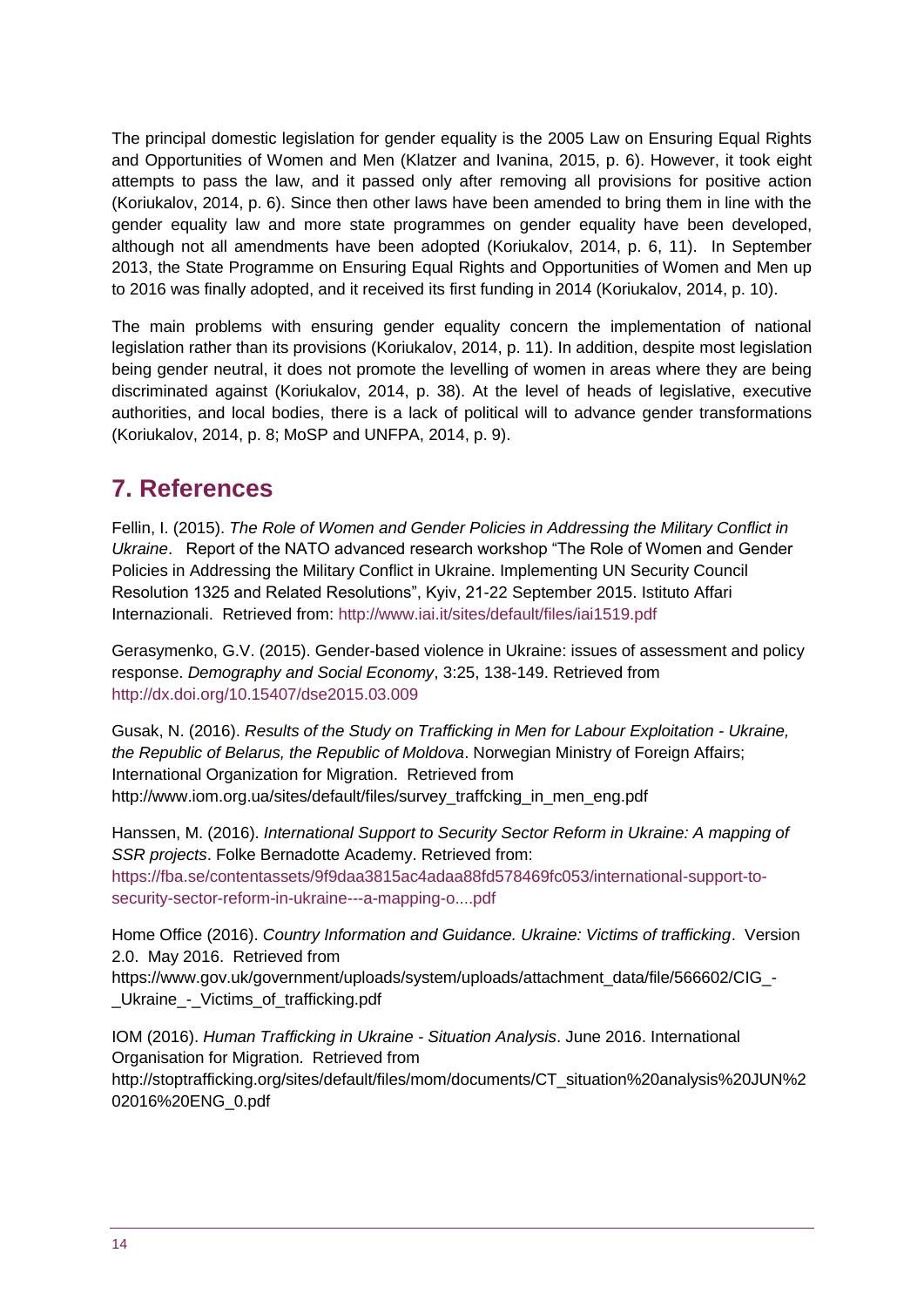IOM Mission in Ukraine (2016). *Combating Trafficking In Human Beings in Ukraine*. International Organisation for Migration. Retrieved from http://www.iom.org.ua/sites/default/files/iom\_vot\_statistics\_eng\_dec2016.doc

Kapur, B. (2016). *"Do not underestimate my strength!" From war to sustainable peace: a solidarity dialogue between Bosnian and Ukrainian women activists*. Women's International League for Peace and Freedom & The Kvinna till Kvinna Foundation. Retrieved from [http://wilpf.org/wp-content/uploads/2016/10/Bosnia-Ukraine-report\\_WILPF-and-Kvinna-till-](http://wilpf.org/wp-content/uploads/2016/10/Bosnia-Ukraine-report_WILPF-and-Kvinna-till-Kvinna_2016.pdf)[Kvinna\\_2016.pdf](http://wilpf.org/wp-content/uploads/2016/10/Bosnia-Ukraine-report_WILPF-and-Kvinna-till-Kvinna_2016.pdf)

Klatzer, E., & Ivanina, T. (2015). *Gender Responsive Budgeting: Analysis of Budget Programmes from Gender Perspective*. UN Women, Swedish Government, GRB Project, & Friedrich Ebert Stiftung. Retrieved from

<http://www.fes.kiev.ua/new/wb/media/genderresponsivebugeting2015.pdf>

Koriukalov, M. (2014). *Gender policy and institutional mechanisms of its implementation in Ukraine: National review of Ukraine's implementation of the Beijing Declaration and Platform for Action and the outcomes of the Twenty-third special session of the General Assembly*. Ministry of Social Policy of Ukraine, UN Women, European Commission, Friedrich Ebert Stiftung, & Ukraine Women's Fund. Retrieved from

[http://www2.unwomen.org/~/media/field%20office%20eca/attachments/publications/country/ukrai](http://www2.unwomen.org/~/media/field%20office%20eca/attachments/publications/country/ukraine/gender_policy_eng_web.pdf?v=1&d=20160530T140422) [ne/gender\\_policy\\_eng\\_web.pdf?v=1&d=20160530T140422](http://www2.unwomen.org/~/media/field%20office%20eca/attachments/publications/country/ukraine/gender_policy_eng_web.pdf?v=1&d=20160530T140422)

Martsenyuk, T. (2015). 'Gender Issues in Ukraine: Were the EuroMaidan Protests Patriarchal or Egalitarian?' In Heinrich Böll Foundation (ed.). *Anti-Gender Movements on the Rise? Strategising for Gender Equality in Central and Eastern Europe*. Heinrich Böll Stiftung. Retrieved from <https://www.boell.de/sites/default/files/2015-04-anti-gender-movements-on-the-rise.pdf>

Martsenyuk, T., Grytsenko, G., & Kvit, A. (2016). The "Invisible Battalion": Women in ATO Military Operations in Ukraine. *Kyiv-Mohyla Law and Politics Journal*, 2, 171–187. Retrieved from <http://kmlpj.ukma.edu.ua/article/view/88192/83988>

MoSP and UNFPA (2014). *Report on the implementation in Ukraine of the UN Convention on the Elimination of All Forms of Discrimination Against Women*. Ministry of Social Policy of Ukraine & United Nations Population Fund. Retrieved from [http://www.un.org.ua/images/CEDAW\\_report\\_eng.pdf](http://www.un.org.ua/images/CEDAW_report_eng.pdf)

NDI (National Democratic Institute) (2016). *Attitudes Towards Women's Political Participation in Ukraine*. NDI Ukraine. Retrieved from

[https://www.ndi.org/files/NDI%20Gender%20Research%20FEB%202016%20-](https://www.ndi.org/files/NDI%20Gender%20Research%20FEB%202016%20-%20ENG%20vf.pdf) [%20ENG%20vf.pdf](https://www.ndi.org/files/NDI%20Gender%20Research%20FEB%202016%20-%20ENG%20vf.pdf)

OECD (2014). *Social Institutions & Gender Index: Ukraine*. OECD. Retrieved from <http://www.genderindex.org/sites/default/files/datasheets/UA.pdf>

OHCHR (2017). *Conflict-Related Sexual Violence in Ukraine 14 March 2014 to 31 January 2017*. Office of the United Nations High Commissioner for Human Rights. Retrieved from [http://www.ohchr.org/Documents/Countries/UA/ReportCRSV\\_EN.pdf](http://www.ohchr.org/Documents/Countries/UA/ReportCRSV_EN.pdf)

OCHCR (2017b) *Committee on the Elimination of Discrimination against Women reviews the situation of women in Ukraine*. Geneva, 14 February 2017. United Nations Office of the High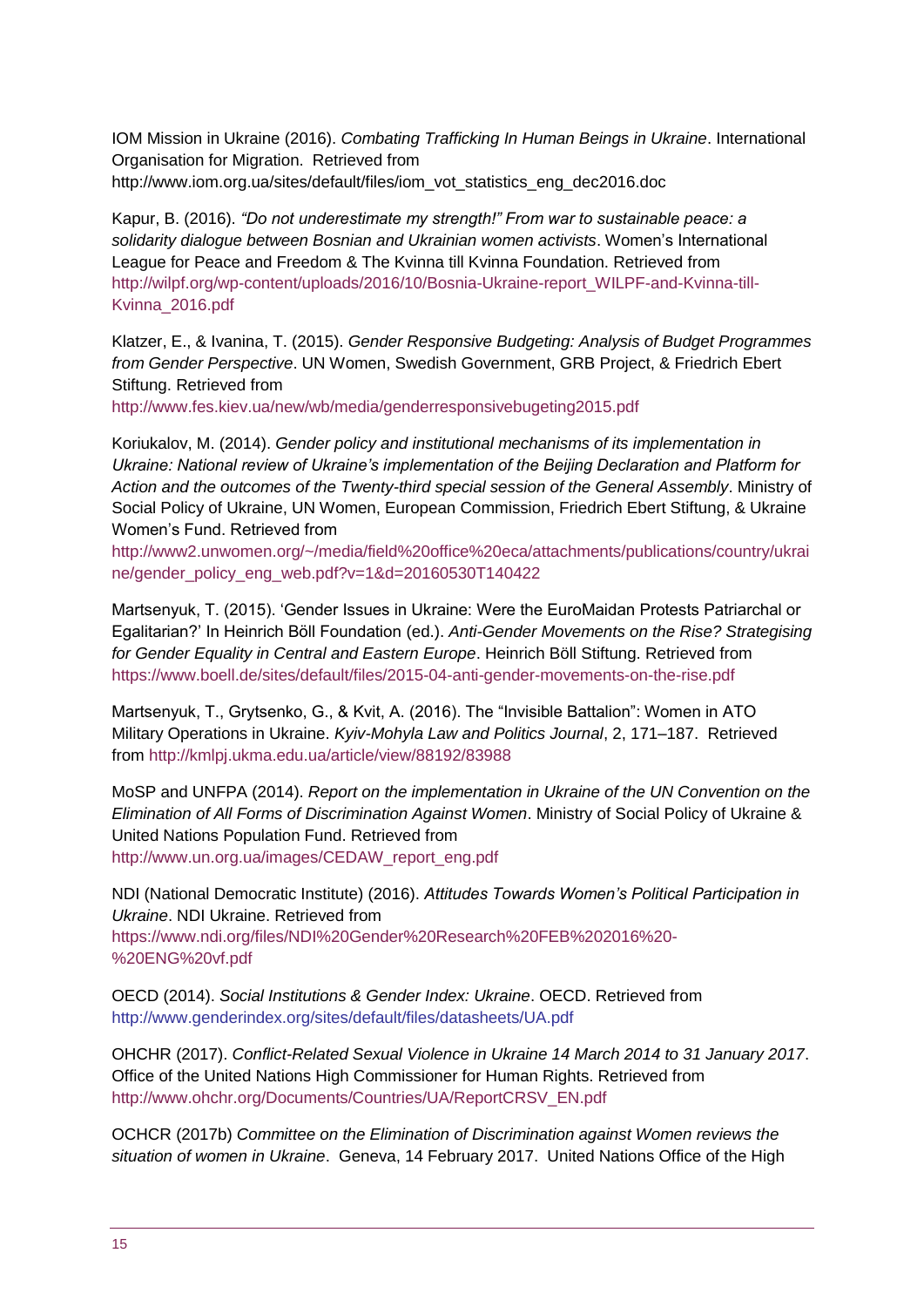Commissioner for Human Rights. Retrieved from http://www.ohchr.org/en/NewsEvents/Pages/DisplayNews.aspx?NewsID=21179

OSCE (2015). *Gender Dimensions of SMM's Monitoring: One Year of Progress*. Organisation for Security and Co-operation in Europe. Retrieved from [http://www.osce.org/ukraine-smm/165806](http://www.osce.org/ukraine-smm/165806?download=true)

OSCE (2016). *Conflict-related Displacement in Ukraine: Increased Vulnerabilities of Affected Populations and Triggers of Tension within Communities*. Organisation for Security and Cooperation in Europe. Retrieved from<http://www.osce.org/ukraine-smm/261176>

Philips, S. (2014). The Women's Squad in Ukraine's protests: Feminism, nationalism, and militarism on the Maidan. *American Ethnologist*, 41: 3, pp. 414–426. doi: 10.1111/amet.12093

Protection Cluster Ukraine (2016). *Protection Considerations for People Living Along the Contact Line*. Retrieved from

http://reliefweb.int/sites/reliefweb.int/files/resources/2016\_10\_26\_protection\_considerations\_line\_ of\_contact.pdf

SIDA (2016). *Ukraine: Humanitarian Crises Analysis 2016*. Swedish International Development Cooperation Agency. Retrieved from [http://www.sida.se/globalassets/sida/sve/sa-arbetar](http://www.sida.se/globalassets/sida/sve/sa-arbetar-vi/humanitart-bistand/ukraine-humanitarian-crises-analysis-2016.pdf)[vi/humanitart-bistand/ukraine-humanitarian-crises-analysis-2016.pdf](http://www.sida.se/globalassets/sida/sve/sa-arbetar-vi/humanitart-bistand/ukraine-humanitarian-crises-analysis-2016.pdf)

Spear, A., Kokanova, N., Magduyk, L., Dadalauri, N., Buzu., & Engvall, L. (2016). *Gender analysis of the EU AA/DCFTAs with Georgia, Moldova and Ukraine*. indevelop. Retrieved from [http://www.sida.se/contentassets/1d7e165f86b349f7a4629d30ffdcde83/final-report---gender](http://www.sida.se/contentassets/1d7e165f86b349f7a4629d30ffdcde83/final-report---gender-analysis-of-eu-aadcfta-with-georgia-moldova-and-ukraine-29-jan-2016.pdf)[analysis-of-eu-aadcfta-with-georgia-moldova-and-ukraine-29-jan-2016.pdf](http://www.sida.se/contentassets/1d7e165f86b349f7a4629d30ffdcde83/final-report---gender-analysis-of-eu-aadcfta-with-georgia-moldova-and-ukraine-29-jan-2016.pdf)

Ukrainian Centre for Social Reforms (2016). *Analytical report: Gender-Based Violence in The Conflict-Affected Regions of Ukraine*. United Nations Population Fund (UNFPA). Retrieved from https://www.humanitarianresponse.info/en/node/124030

UNFPA (2015). *Incidence of Violence Against Girls and Women*. GfK Ukraine and United Nations Population Fund. Retrieved from [http://ukraine.unfpa.org/sites/default/files/pub](http://ukraine.unfpa.org/sites/default/files/pub-pdf/GBV%20Infographics%20ENG_0.pdf)[pdf/GBV%20Infographics%20ENG\\_0.pdf](http://ukraine.unfpa.org/sites/default/files/pub-pdf/GBV%20Infographics%20ENG_0.pdf)

UNFPA Protection Cluster GBV Sub-Cluster (2015). *Saving Lives: Gender Based Violence Interventions in Ukraine*. October 2015. Retrieved from https://www.humanitarianresponse.info/en/system/files/documents/files/gbv\_subcluster\_briefing\_note\_final\_21\_october\_eng.pdf

UNHCR (2015). *International Protection Considerations Related to the Developments in Ukraine – Update II, 15 January 2015*. United Nations High Commissioner for Refugees. Retrieved from http://www.refworld.org/docid/54c639474.html

UNHCR (2016). *Ukraine UNHCR Operational Update. September 2016*. United Nations High Commissioner for Refugees. Retrieved from [http://reporting.unhcr.org/sites/default/files/UNHCR%20Ukraine%20Operational%20Update%20-](http://reporting.unhcr.org/sites/default/files/UNHCR%20Ukraine%20Operational%20Update%20-%20September%202016.pdf) [%20September%202016.pdf](http://reporting.unhcr.org/sites/default/files/UNHCR%20Ukraine%20Operational%20Update%20-%20September%202016.pdf)

UNOCHA (2015) *Humanitarian Needs Overview 2016*. United Nations Office for the Coordination of Humanitarian Affairs. Retrieved from